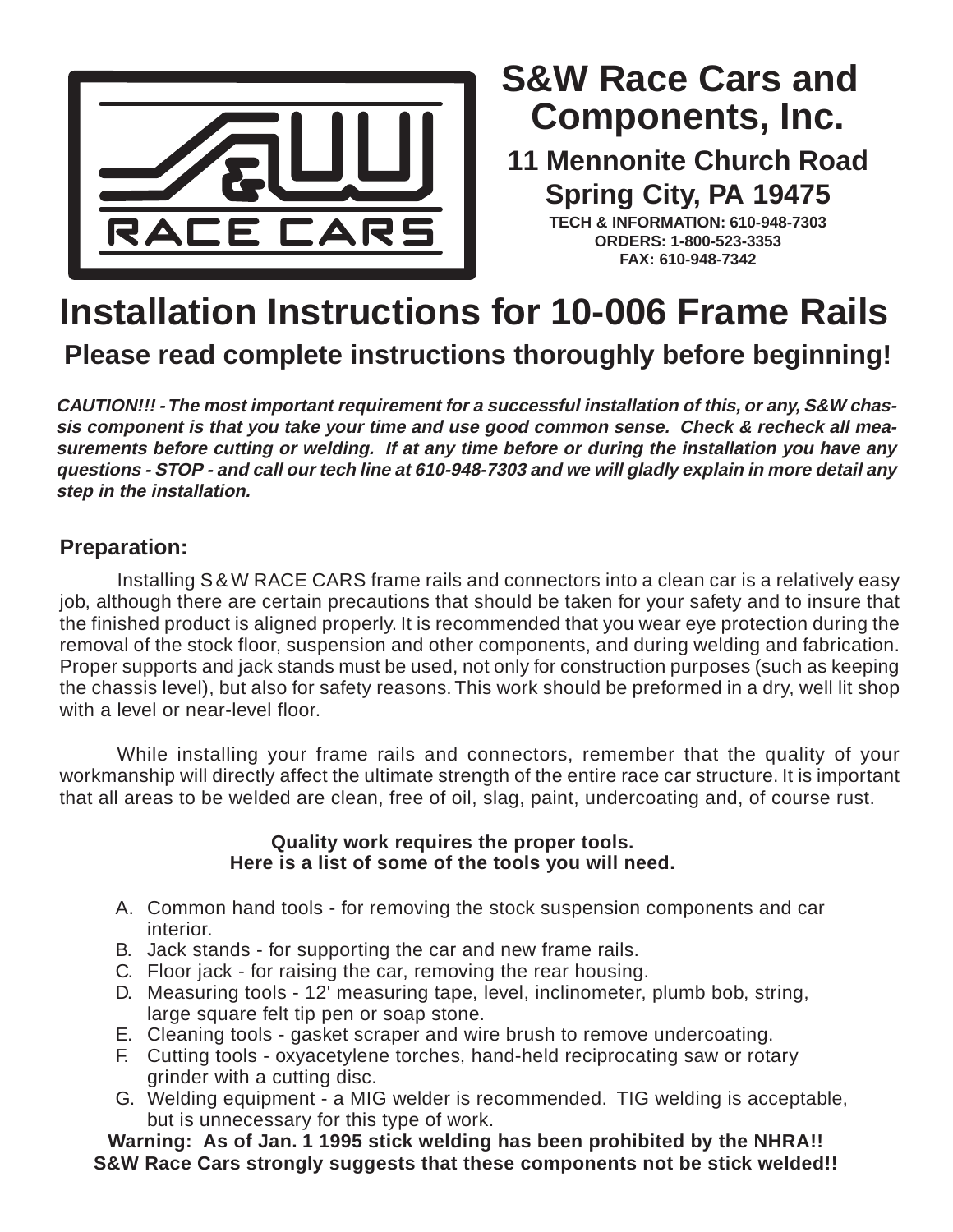- 1) With all the stock components still in the car, measure and record the wheelbase and mark the axle centerline on the car body, directly above the wheel opening.
- 2) Raise the car to a comfortable working height and level it from front to back and side to side. This can be done front to back by placing the level on the rocker panel. Leveling the car side to side by placing the level on the front crossmember and on a horizontal floor panel at the rear of the car.

#### **Note: From this step to the final step always be aware & maintain the cars level condition!!**

3) In order to insure that your frame rails are centered in the car properly, you must first find the chassis centerline (C/L). The chassis C/L is the midpoint line that runs the length of the car. To find the C/L, drop a plumb line from the same two points on the opposite side of the car to the shop floor. Do this at the front and rear of the car. We suggest using the front control arm mounting points and the seam between the rear of the rocker panel and the quarter panel. Now measure half the distance between each set of plumb line marks on the floor. Each of these half distances can be connected and a straight line can be drawn on the floor running from front to back, which represents the center line of the car. It is good idea to drop a plumb line to the C/L on the ground and transfer it onto the car by punching marks on a few crossmembers. Now if you have to move the car or when you do future work, the C/L can be quickly reestablished. The C/L can also be used for suspension alignment work.

#### **Disassembly:**

- 4) Remove the rear wheels and tires, rear axle assembly, rear springs and shocks, gas tank, brake lines, fuel lines ( remove electric fuel pump if rear mounted) and any rear mounted electrical components or wires.
- 5) Mark both sides of the stock frame for removal, using the measurements on the drawing that apply to your year vehicle.
- 6.) Remove the stock section of the frame that you marked in step 5. **Note: Do not remove any stock floor or wheel tubs at this time**

### **Assembly:**

**Note: During the installation it is a good idea to just tack weld all your suspension and frame rails in place until you get completely finished, that way if you make a mistake you can fix it relatively easy.**

- 7) Place the 2" x 3" crossmember of your new frame package into the the rear section of the stock frame with the 3" sides facing toward the front & rear of the car. **note: the front edge of the 3" side of the crossmember should be flush with the front edge of the stock rear section of the frame.**
- 8.) If you have a 64-67 you will need to mark & cut approximately 2" off one end of the crossmember.
- 9.) Locate where the frame rails will mount to the crossmember by measuring the length of the crossmember, dived this measurement in half and make a mark at this point. Measure from the halfway mark or center of the crossmember out to each end 16-1/2" and make a mark at these points on the crossmember. This will place the frame rails 33" apart, outside to outside of the frame rails.
- 10.) TACK! the rear crossmember in place on the front edge of the rear section of the stock frame. Note: with the weight of the front crossmember on the front of the stock rear frame the stock frame may drop down in the front. You should support the frame so that it runs parallel with the floor above it..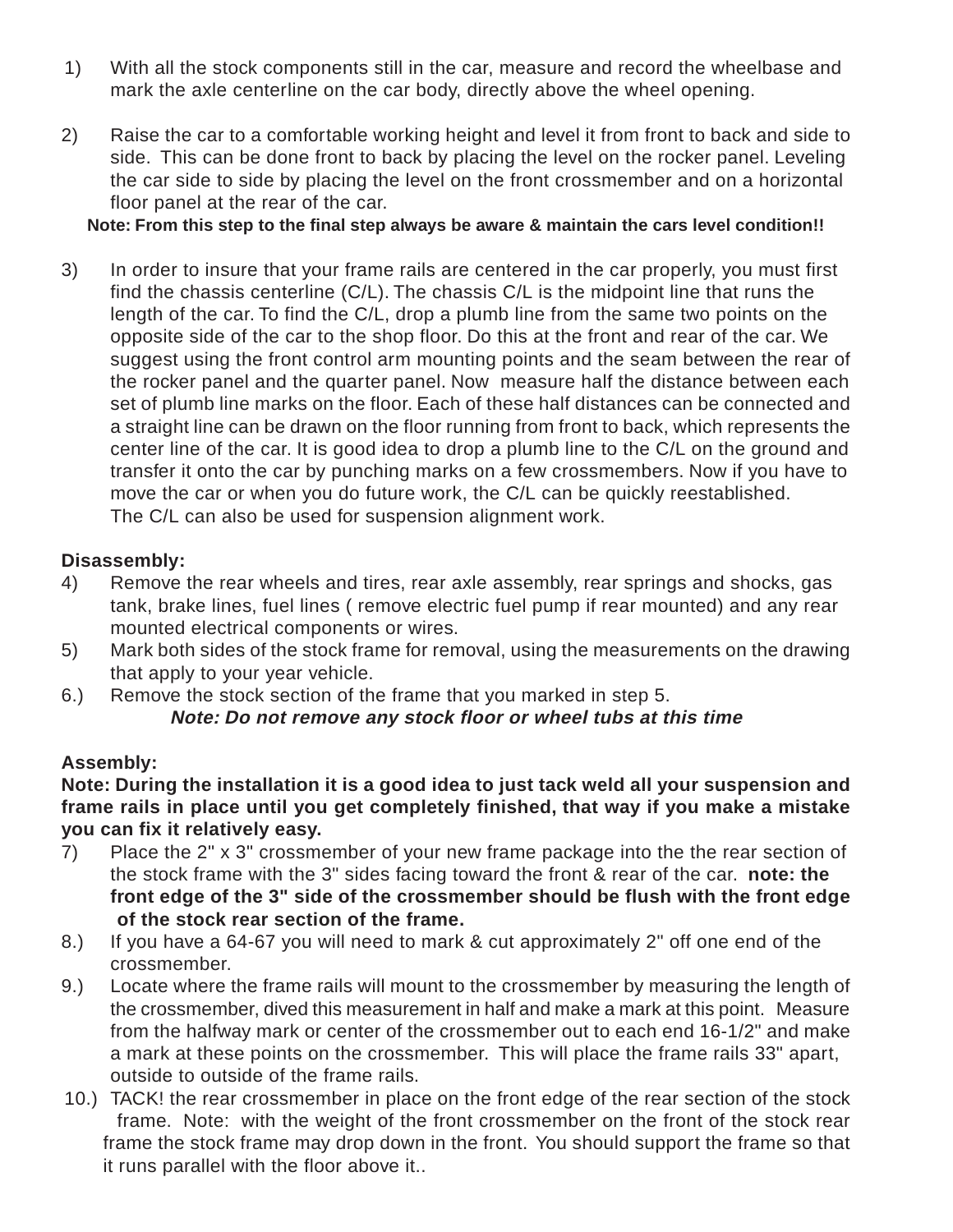- 11.) Determine where the floor will need to be notched for frame clearance by positioning the outside of the frame rails up to the crossmember at the marks you located in step #9. With the frame rails in position, mark the floor where the rails come in contact with it. Double check that you frame rails are centered in the car using thechassis centerline you located in step# 3
- 12.) Remove the frame rails and notch the floor. After you notch the floor, reposition the frame rails in the car up to the crossmember in the back, with the 2" x 3" extensions of the new frame rails flush with the bottom, back edge of the stock half of the frame. Check the clearance between the floor and the frame. If you do not have enough clearance remove the rails and renotch the floor.
- 13.) If all clearances are OK TACK WELD the new frame rails in place.
- 14.) Position the round tube, front frame supports in the car up to the front of the new frame and the inside of the stock frame, as shown in the drawing. Then mark and cut the roud tubing at the angle needed to mount it to the new & stock frame rails.
- 15.) TACK weld the round tube supports in position.
- 16.) Recheck all measurements. If all measurements check OK, finish weld all connecting and mounting points.
- 17.) With the frame fully welded, weld the floor to the new frame where possible.
- 18.) After all welding is complete, remove the stock wheel wells and install you wheel tubs. See your wheel tub instuctions before removing the stock wheel wells.

**The installation width of your new frame rails is based on using a 15" wide tread width tire.**

**The installation od these rails does not result in a completed chassis!! S&W Race Cars recommends that you install a minimum of an 8 point roll bar, Not only for safety reasons but for higher strength of your chassis.**